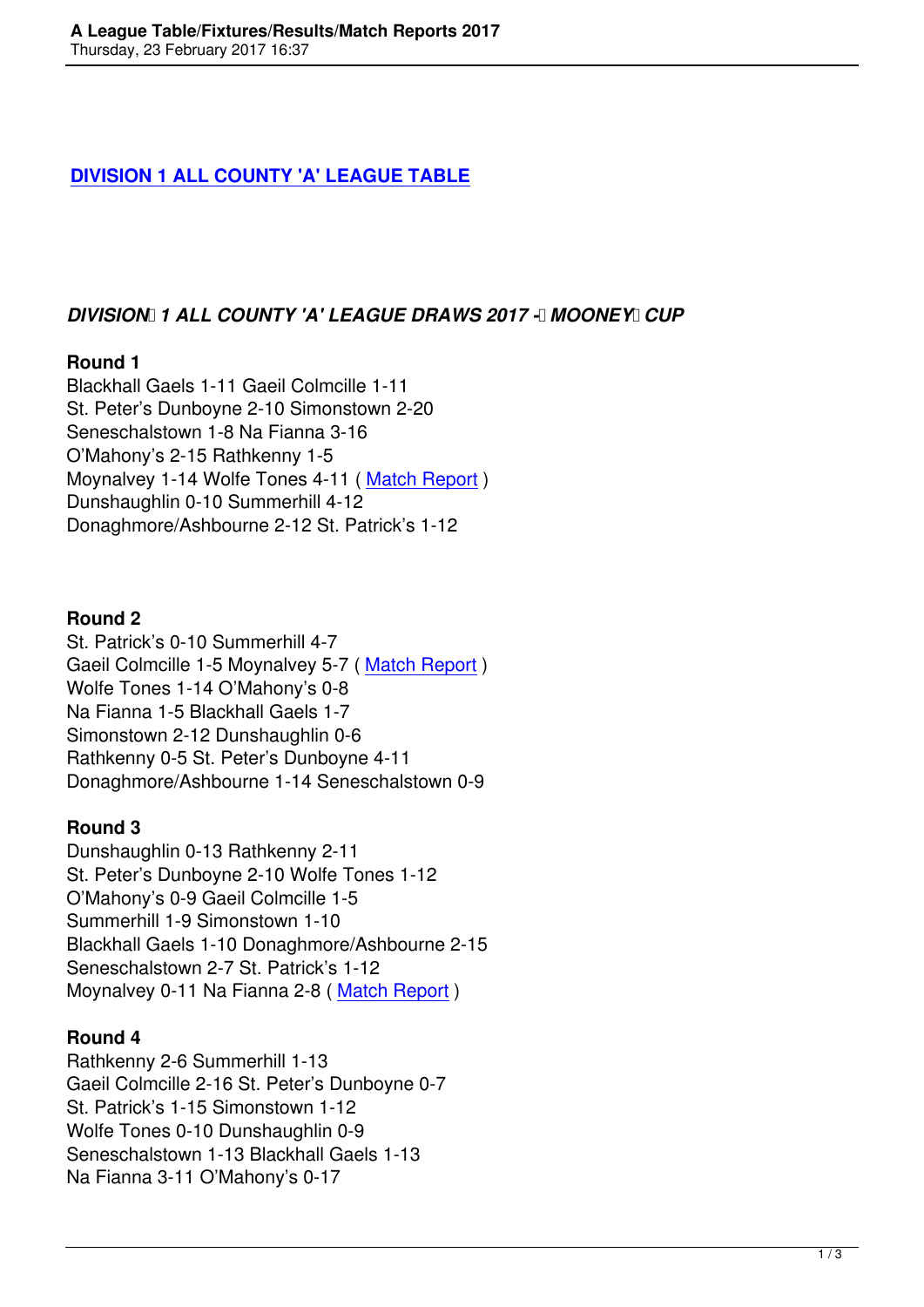Donaghmore/Ashbourne 1-18 Moynalvey 0-6 ( Match Report )

## **Round 5**

O'Mahony's 1-14 Donaghmore/Ashbourne 2-1[1](a-leaguesenior/2063-reigning-champs-donaghmoreashbourne-sweep-understrength-moynalvey-aside.html)  St. Peter's Dunboyne 6-14 Na Fianna 1-15 Summerhill 3-11 Wolfe Tones 2-9 Blackhall Gaels 1-9 St. Patrick's 0-10 Moynalvey 3-15 Seneschalstown 0-8 ( Match Report) Dunshaughlin vs Gaeil Colmcille Simonstown 2-10 Rathkenny 2-4

# **Round 6**

Blackhall Gaels 2-14 Moynalvey 0-10 ( Match Report ) St. Patrick's 5-11 Rathkenny 0-12 Na Fianna 0-14 Dunshaughlin 1-11 Wolfe Tones 2-11 Simonstown 2-7 Seneschalstown 1-16 O'Mahony's 0-1[0](component/content/article/44-upcoming-fixtures/2097-a-league-defeat-to-neighbours.html) Gaeil Colmcille 3-5 Summerhill 1-9 Donaghmore Ashbourne 0-17 St. Peter's Dunboyne 1-5

# **Round 7**

O'Mahony's 2-15 Blackhall Gaels 3-10 Summerhill 0-20 Na Fianna 2-6 Rathkenny 1-10 Wolfe Tones 2-13 Dunshaughlin 1-9 Donaghmore/Ashbourne 0-11 St. Peter's Dunboyne 4-13 Seneschalstown 5-12 Moynalvey 0-12 St. Patrick's 1-14 ( Match Report ) Simonstown 2-7 Gaeil Colmcille 1-10

# **Round 8**

Donaghmore/Ashbourne 1-12 Sum[merhill 2-11](a-leaguesenior/2106-st-pats-inflict-fifth-a-league-defeat-on-moynalvey.html) Moynalvey 2-13 Navan O'Mahony's 0-7 ( Match Report ) Blackhall Gaels 1-6 St. Peter's Dunboyne 1-20 Na Fianna vs Simonstown Seneschalstown 0-13 Dunshaughlin 3-11 Gaeil Colmcille 0-7 Rathkenny 0-9 St. Patrick's 0-11 Wolfe Tones 6-13

# **Round 9**

Summerhil 1-17 Seneschalstown 2-7 O' Mahony's 2-19 St. Patrick's 1-14 St. Peter's Dunboyne 1-20 Moynalvey 2-14 ( Match Report ) Dunshaughlin 1-8 Blackhall Gaels 1-8 Rathkenny 1-12 Na Fianna 0-10 Simonstown 2-10 Donaghmore/Ashbourne 1[-11](a-leaguesenior/2125-second-half-fightback-falls-just-short.html) Wolfe Tones 2-15 Gaeil Colmcille 1-9